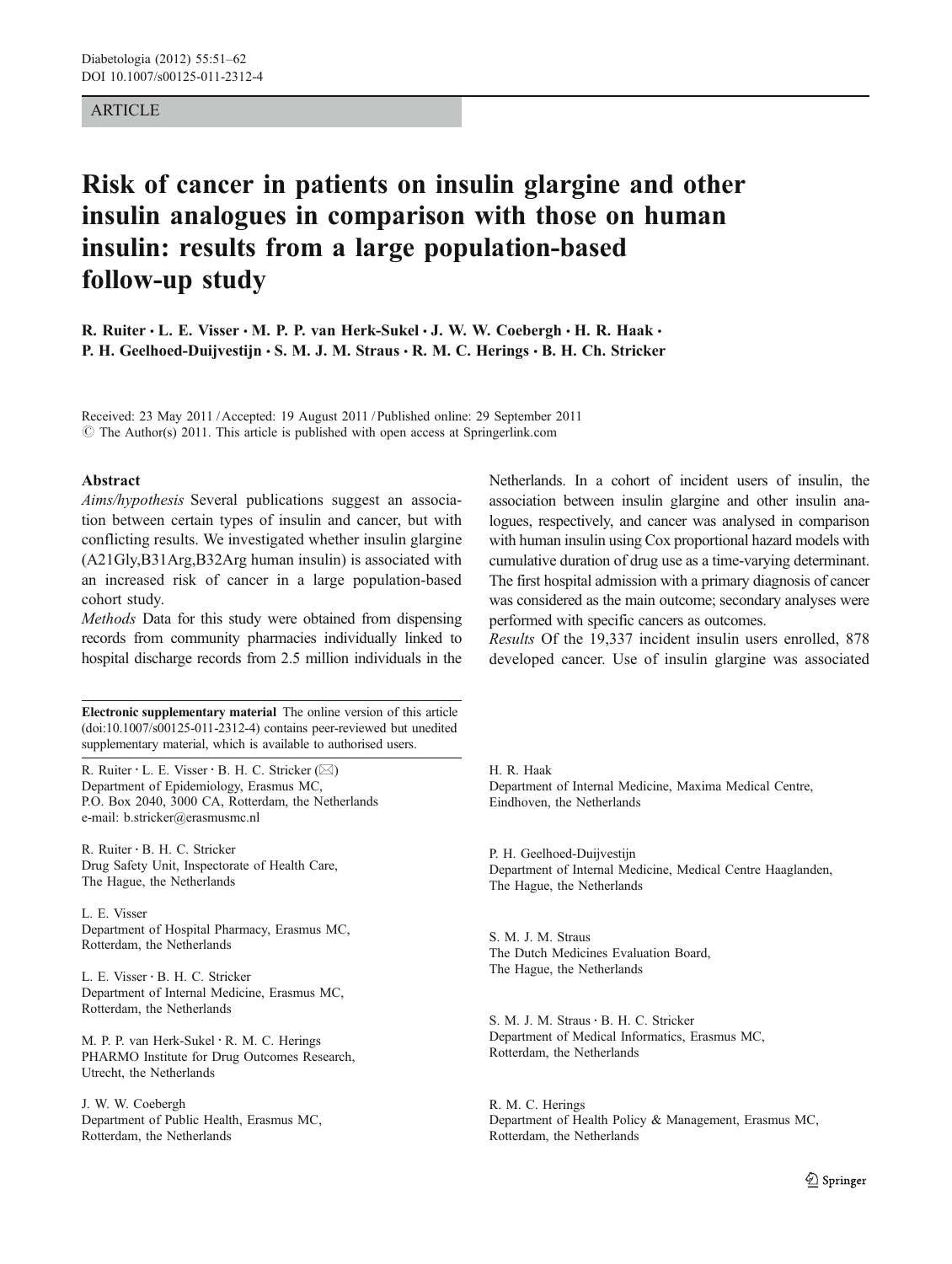with a lower risk of malignancies in general in comparison with human insulin (HR 0.75, 95% CI 0.71, 0.80). In contrast, an increased risk was found for breast cancer (HR 1.58, 95% CI 1.22, 2.05). Dose–response relationships could not be identified.

Conclusion/interpretation Users of insulin glargine and users of other insulin analogues had a lower risk of cancer in general than those using human insulin. Both associations might be a consequence of residual confounding, lack of adherence or competing risk. However, as in previous studies, we demonstrated an increased risk of breast cancer in users of insulin glargine in comparison with users of human insulin.

Keywords Breast cancer. Cancer. Insulin . Insulin analogues · Insulin glargine

#### Abbreviations

| ATC.       | Anatomical therapeutic chemical |
|------------|---------------------------------|
| DDD.       | Defined daily dose              |
| OGLD       | Oral glucose-lowering drug      |
| PHARMO RLS | PHARMO Record Linkage System    |

# Introduction

Diabetes mellitus is an important risk factor for cardiovascular disease [[1](#page-10-0), [2\]](#page-10-0). In addition, diabetes has been associated with an increased risk of colorectal cancer [[3,](#page-10-0) [4\]](#page-10-0), breast cancer [[4,](#page-10-0) [5\]](#page-10-0), endometrial cancer [\[4](#page-10-0), [6\]](#page-10-0), hepatocellular carcinoma [[4,](#page-10-0) [7\]](#page-10-0), pancreatic cancer [[4,](#page-10-0) [8](#page-10-0)] and bladder cancer [\[4,](#page-10-0) [9\]](#page-10-0). In contrast, patients with diabetes have a decreased risk of developing prostate cancer [\[4,](#page-10-0) [10](#page-10-0)]. Furthermore, diabetes has been reported as an independent predictor of mortality from cancer [\[4](#page-10-0), [11](#page-10-0), [12\]](#page-10-0). However, due to factors such as duration of diabetes, different drugs used to attain metabolic control and presence of other diseases, the assessment of cancer risk in diabetes patients remains difficult [[13](#page-10-0), [14\]](#page-10-0).

In 2004, a publication with data from the General Practice Research Database in the UK reported that in patients with type 2 diabetes, chronic insulin therapy was associated with a significantly higher risk of colorectal cancer compared with patients with diabetes who did not use insulin [\[15\]](#page-10-0). By the end of 2009, articles were published using data from population registries to analyse a possible relationship between the use of hypoglycaemic agents and the risk of cancer [[16](#page-10-0)–[19](#page-10-0)]. Of these, three showed an increased risk of cancer with use of insulin glargine (A21Gly,B31Arg,B32Arg human insulin) compared with other types of insulin analogues or human insulin [[16](#page-10-0), [18,](#page-10-0) [19](#page-10-0)]. Currie et al. did show an increased risk of cancer while using insulin compared with patients using metformin but did not show an increased risk of cancer for

those using insulin analogues compared with those using human insulin [[17\]](#page-10-0). More recently, it has been reported that the use of insulin glargine did not increase the risk of overall cancer compared with the use of human insulin [[20](#page-10-0)].

In addition to these observational studies, reports regarding randomised controlled trials have been published [\[21](#page-10-0)–[23](#page-10-0)]. None of these described dissimilarity in cancer incidence between participants treated with insulin glargine and those treated with human insulin or other types of insulin [[21](#page-10-0)–[23\]](#page-10-0). With regard to dose, a dose-dependent relationship has been described for insulin glargine and risk of cancer, but not for other insulin analogues or human insulin [\[18](#page-10-0), [24\]](#page-10-0). Consequently, whether different types of insulin may be a cause of cancer is an issue of ongoing debate [\[25](#page-10-0)–[32](#page-10-0)].

Therefore, the objective of this study was to analyse the hypothesis that use of insulin glargine is associated with an increased risk of cancer in comparison with use of human insulin.

#### Methods

#### Setting

Data for this study were obtained from the PHARMO Record Linkage System (PHARMO RLS), which includes drugdispensing records from community pharmacies linked on a patient level to hospital discharge records from the Dutch National Medical Register for approximately 2.5 million individuals in the Netherlands since 1986 [\[33](#page-10-0), [34\]](#page-10-0).

The drug-dispensing database contains the following information per prescription as of 1998: anatomical therapeutic chemical (ATC) classification of the drug, dispensing date, regimen, quantity dispensed and estimated duration of use [\[35](#page-10-0)]. The hospital record database contains detailed information concerning primary and secondary discharge diagnoses and dates of admission and discharge. All diagnoses are coded according to the International Classification of Disease, ninth edition (ICD-9) [\[36](#page-10-0)].

#### Study population

All participants with a prescription for any hypoglycaemic agent, including an oral glucose-lowering drug (OGLD) or insulin, between 1 January 1998 and 31 December 2008 were included in the study cohort. The patient flow is presented visually in a flow diagram (Fig. [1\)](#page-2-0). As insulin glargine has been marketed in the Netherlands since June 2000, participants with a prescription of any insulin before 1 June 2000 were excluded from the cohort [[37](#page-10-0)]. Furthermore, to ensure the study cohort included only incident insulin users, users needed to have had a 6 month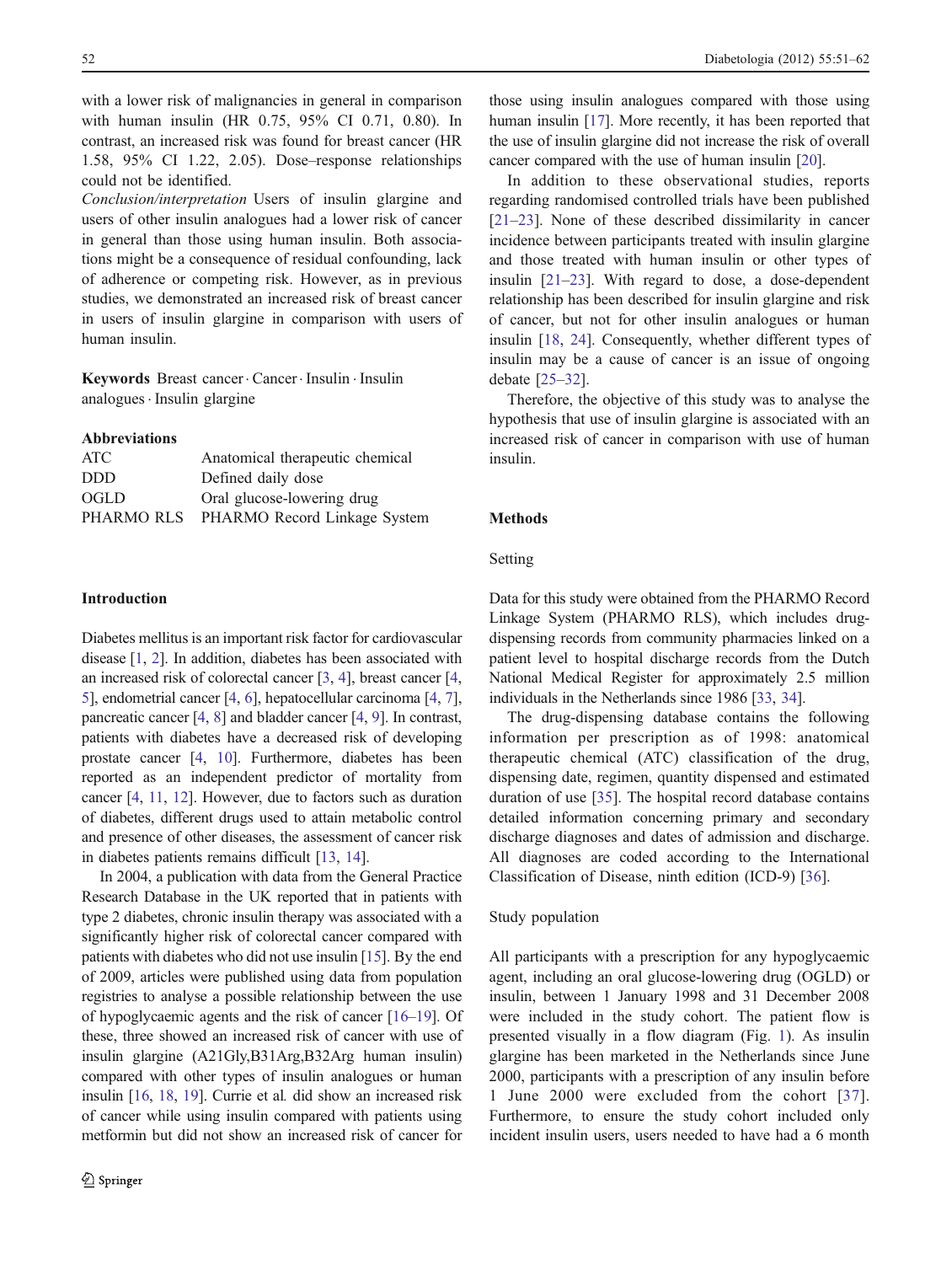<span id="page-2-0"></span>

Fig. 1 Flow chart visualising the flow of participants into the study cohort

period without prescription of insulin (any type) before inclusion. To mimic a study cohort of participants with type 2 diabetes, those using only insulin were assumed to have type 1 diabetes and were excluded from the analysis. In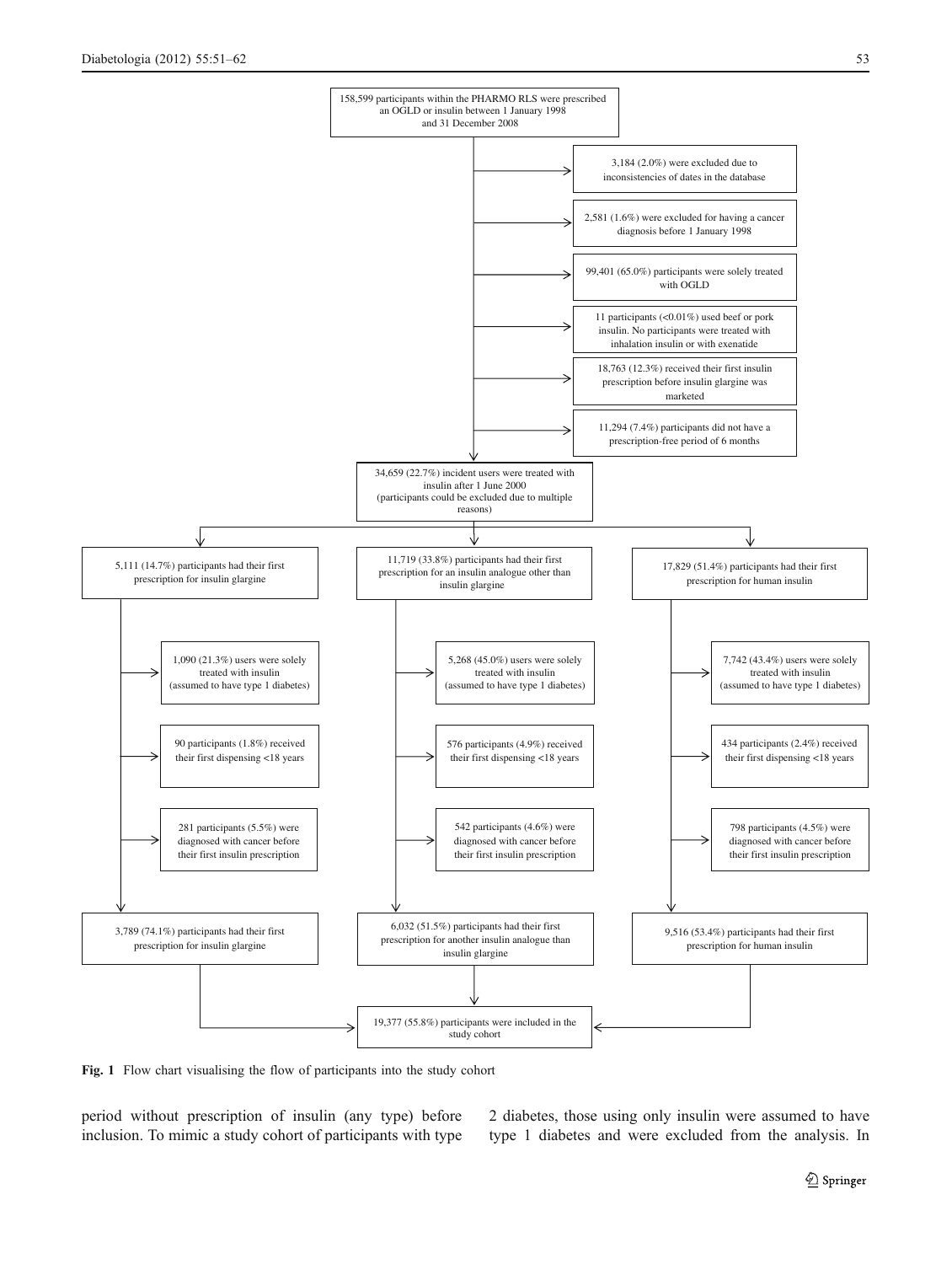addition, participants with a primary cancer diagnosis before 1 June 2000, a primary cancer diagnosis before prescription of insulin, or who were aged under 18 years at first prescription were excluded. As a consequence, the remaining cohort only included insulin users with prior use of OGLD who were followed over time starting from the first prescription for insulin.

# Exposure

The different types of insulin prescribed for diabetes were classified into three mutually exclusive categories according to ATC code: insulin glargine; other insulin analogues; and human insulin (electronic supplementary material [ESM] Table 1). For each participant, the number of cumulative days of insulin use was calculated. The cumulative exposure to each insulin category at any point in time during follow-up was calculated for each participant in days since start of the respective insulin type. Cumulative days of insulin exposure were taken from this time point until death of the participant, end of study, first diagnosis of cancer, relocation out of the PHARMO RLS catchment area, or the last day of use of a dispensed agent in the same insulin category.

To visualise participants' drug adherence with different types of insulin, the percentage of participants adherent to therapy was calculated. For every cohort member, the follow-up time was calculated for insulin glargine, other insulin analogues and human insulin, respectively. For every month of follow-up, the number of users was divided by the total number of those who started minus those who died, those diagnosed with cancer and those who moved out of the PHARMO RLS catchment area.

# **Outcome**

The first hospital admission with a primary diagnosis of any type of cancer, ICD-9 codes 140–172, 174–209 and 235–239, was considered the primary outcome [[36\]](#page-10-0). The secondary outcome measure was diagnosis of one of the following solid cancers: colon cancer (ICD-9 153 or 154), pancreatic cancer (ICD-9 157), breast cancer (ICD-9 174 or 175), prostate cancer (ICD-9 185), endometrial cancer (ICD-9 179 or 182), respiratory tract cancer (ICD-9 160– 165) and bladder cancer (ICD-9 188). These cancers were selected because they have been associated with diabetes, either with an increased or with a decreased risk [\[3](#page-10-0), [5,](#page-10-0) [6,](#page-10-0) [8](#page-10-0)–[10](#page-10-0)].

### Covariables

Age at first insulin prescription, sex, number of unique other drugs used in the year before start of insulin (excluding those prescribed for diabetes), number of hospitalisations in the year before start of insulin and calendar time were considered potential confounders or effect modifiers. The number of days of use of OGLD in the year before start of insulin therapy was calculated, as well as the number of OGLDs used as of 1 January 1998 to adjust for duration of diabetes. Furthermore, the average dose was calculated per insulin category as average defined daily dose (DDD) over the previously dispensed prescriptions to adjust for severity of glucose intolerance. For all types of insulin, one DDD is equivalent to 40 U insulin [[35\]](#page-10-0).

### Statistical analysis

Calculation of cumulative exposure Individuals were followed from their first insulin prescription until the first of one of the following events: a cancer as defined above, death, end of data collection in the PHARMO RLS (i.e. the patient moves out of the PHARMO RLS area) or end of the study period at 31 December 2008. The association between insulin and cancer was analysed using Cox proportional hazard models with duration of cumulative drug use as a time-varying determinant, as described by Stricker and Stijnen [[38](#page-10-0)]. In this model, cumulative exposure in participants with cancer at the date of diagnosis is compared with cumulative exposure in all individuals without cancer with the same duration of insulin exposure in days. Time since start of insulin is used as the underlying timescale in the Cox proportional hazards model. We assumed that cancer risk after a certain cumulative exposure does not return to zero after stopping (i.e. in case of switching to another type of insulin). However, time since cessation was taken into account in one of the sub-analyses. In the analysis performed, the actual exposure during follow-up was used. This analysis defines the exposure accurately but may suffer from reverse causation bias. To address this issue, analyses were performed taking into account a latent period before the diagnosis of cancer in which we assumed that cancer was already present 1 year before it was actually diagnosed (for instance, cumulative exposure to 21 June 2007 instead of 21 June 2008). To further deal with the issue of reverse causation, a fixedcohort analysis was performed in which the first exposure to insulin determined the drug category in which the participant was categorised. To further address potential residual confounding, a propensity-score analysis was performed. The methods and results for the fixed and propensity-score analyses are presented in, respectively, ESM methods and results.

The ways in which use of OGLD and dose were addressed in the analyses are described in ESM methods, as are the general statistical methods used.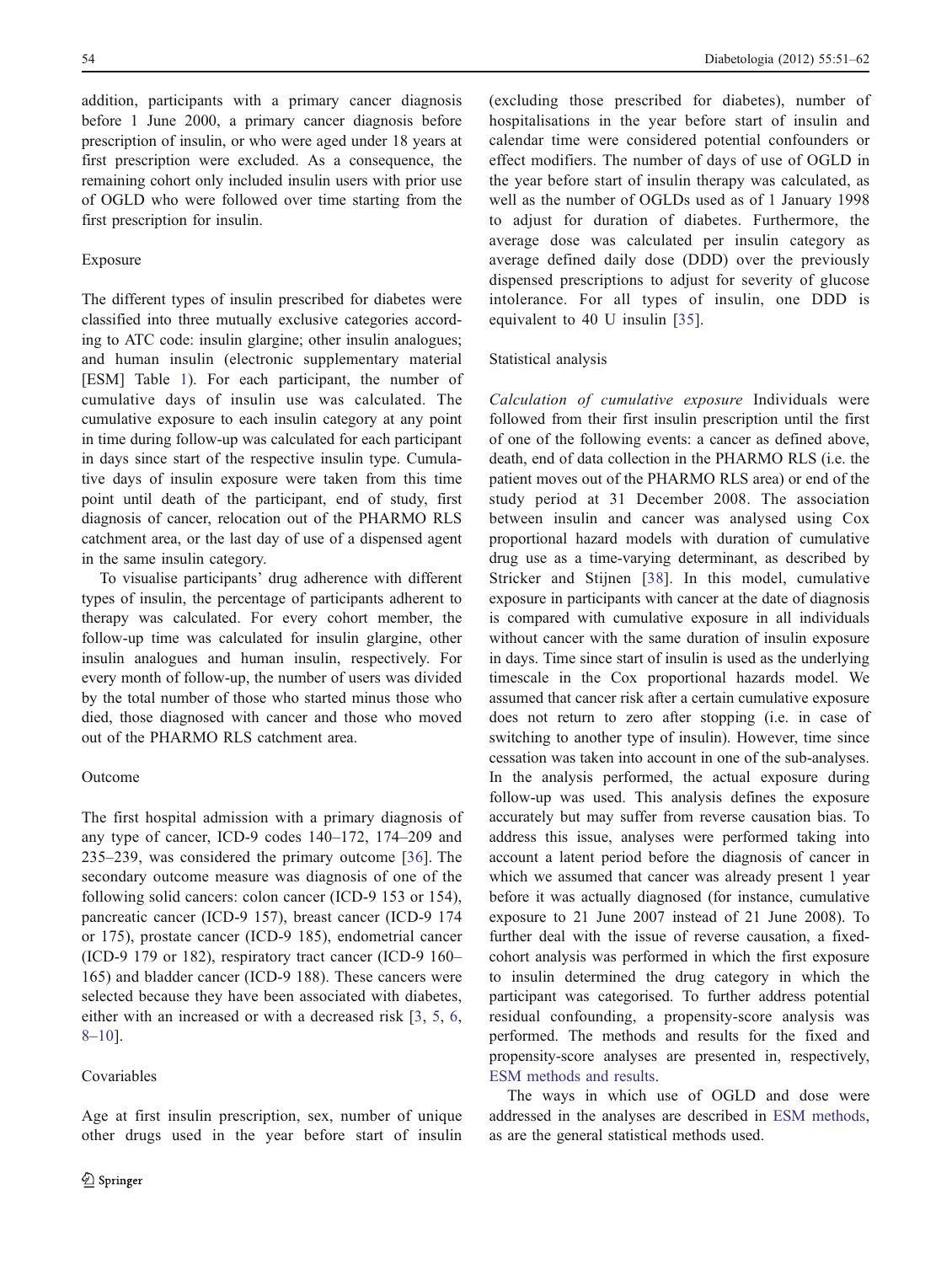#### **Results**

# Setting and characteristics

Within the PHARMO RLS, 158,599 participants were prescribed an OGLD or insulin between 1 January 1998 and 31 December 2008. After applying exclusion criteria, 19,337 (12.2%) participants were included in the study cohort (Fig. [1](#page-2-0)).

As can be seen from Table [1,](#page-5-0) there were significant differences at baseline and during follow-up between participants starting on insulin glargine or other insulin analogues and those starting on human insulin. Users of insulin analogues were significantly younger than those starting on insulin glargine; in contrast, those starting on insulin glargine were more frequently male than those starting on other insulin analogues. The mean number of unique other drugs used and number of hospitalisations in the year before start of insulin did not differ significantly. The first dose prescribed, as well as the average dose calculated over all prescriptions, was significantly lower for those using other insulin analogues in comparison with those using insulin glargine. The duration of OGLD use prior to start of insulin was significantly shorter for those using other insulin analogues than for those using insulin glargine or human insulin. However, when stratifying for the year in which insulin therapy was started, no clear differences could be seen (ESM Table 2). Last, the duration of days of follow-up since the start of insulin was considerably lower for users of insulin glargine than for those using other insulin analogues. An adherence curve is presented in Fig. [2](#page-5-0) in which the percentages of participants adherent to the three different categories of insulin are visualised. Those dispensed insulin glargine were statistically significantly less adherent to therapy than those dispensed other insulin analogues or human insulin. In ESM Fig. 1 (insulin glargine), ESM Fig. 2 (other insulin analogues) and ESM Fig. 3 (human insulin) adherence is presented separately for those who died, those who got diagnosed with cancer and those who were censored at the end of study.

# As-treated analyses

Of the 878 participants hospitalised for cancer, 158 were treated with insulin glargine, 423 with other insulin analogues and 592 participants were treated with human insulin. The corresponding incidence rates were, respectively, 11.29, 13.78 and 12.81 cancers per 1,000 patient years. As can be seen from Table [2,](#page-6-0) use of insulin glargine was associated with a lower risk of malignancies in comparison with use of human insulin (HR 0.71, 95% CI 0.67, 0.75). In the full model, adjustments did not change the HR (HR 0.75, 95% CI 0.71, 0.80). Stratifying for prior OGLD use for less or longer than 1 year did not change this point estimate nor did adjustment for prior days of OGLD used change the point estimates by more than 10%. Adjustments were made by adding dose as an additional time-varying covariable to the model (HR 0.75, 95% CI 0.71, 0.80) but, as follow-up information was used when applying this method, results from analyses stratified for baseline dose are also presented in Table [2.](#page-6-0) As the majority of the cohort members had a median first dose of 16.7 U per day (Table [1](#page-5-0)) these analyses were stratified in three strata: more than, less than or equal to the median dose per day. When replacing cumulative exposure at the end of follow-up with attained cumulative exposure 1 year prior to the diagnosis of cancer (in order to minimise the chance of reverse causation) the point estimates remained statistically significantly protective. Proportionality of the full model was tested; *p* values for insulin glargine and other insulin analogues were, respectively, 0.14 and 0.32.

When specific cancers were used as endpoints (Table [3](#page-7-0)) applying the full model, insulin glargine was associated with a significantly lower risk of colon cancer but not of other cancers. In contrast, use of insulin glargine was associated with an increased risk of breast cancer (HR 1.58, 95% CI 1.22, 2.05) and prostate cancer (HR 2.76, 95% CI 1.32, 5.80) in comparison with use of human insulin. The complete analyses for endometrial cancer and pancreatic cancer were not possible because of the low number of cancer diagnoses. Furthermore, with regard to the stratified model for the first prescribed dose, analyses were not possible for some of the lowest strata because of the low number of cases (≈70% of the participants received a first dose of 16.7 U per day [Table [1\]](#page-5-0)). No clear dose effect could be seen over the different strata of dose. For other insulin analogues, no increased risk of breast cancer or prostate cancer was seen; in addition, no decreased risk of colon cancer was found. However, a decreased risk of bladder cancer as well as respiratory tract cancer was seen (Table [3\)](#page-7-0).

In users of insulin glargine the dose was not related to the diagnosis of cancer (crude HR comparing those with an average DDD higher than the median with those having an average DDD lower than the median 1.02, 95% CI 0.77, 1.34, HR applying full model 0.98, 95% CI 0.74, 1.29) nor could this be demonstrated for insulin analogues other than insulin glargine (crude HR 1.02, 95% CI 0.99, 1.04; HR applying full model 0.95, 95% CI 0.76, 1.18) or for human insulin (HR 0.95, 95% CI 0.82, 1.09, HR applying a comparable full model 0.96, 95% 0.82, 1.12).

### Fixed-cohort analyses and propensity-score analyses

For cancer in general, similar estimates were found in the fixed analyses (ESM Table 3). Comparable estimates were also gained from the propensity-score analyses; these results are presented in the ESM results. In the analyses with specific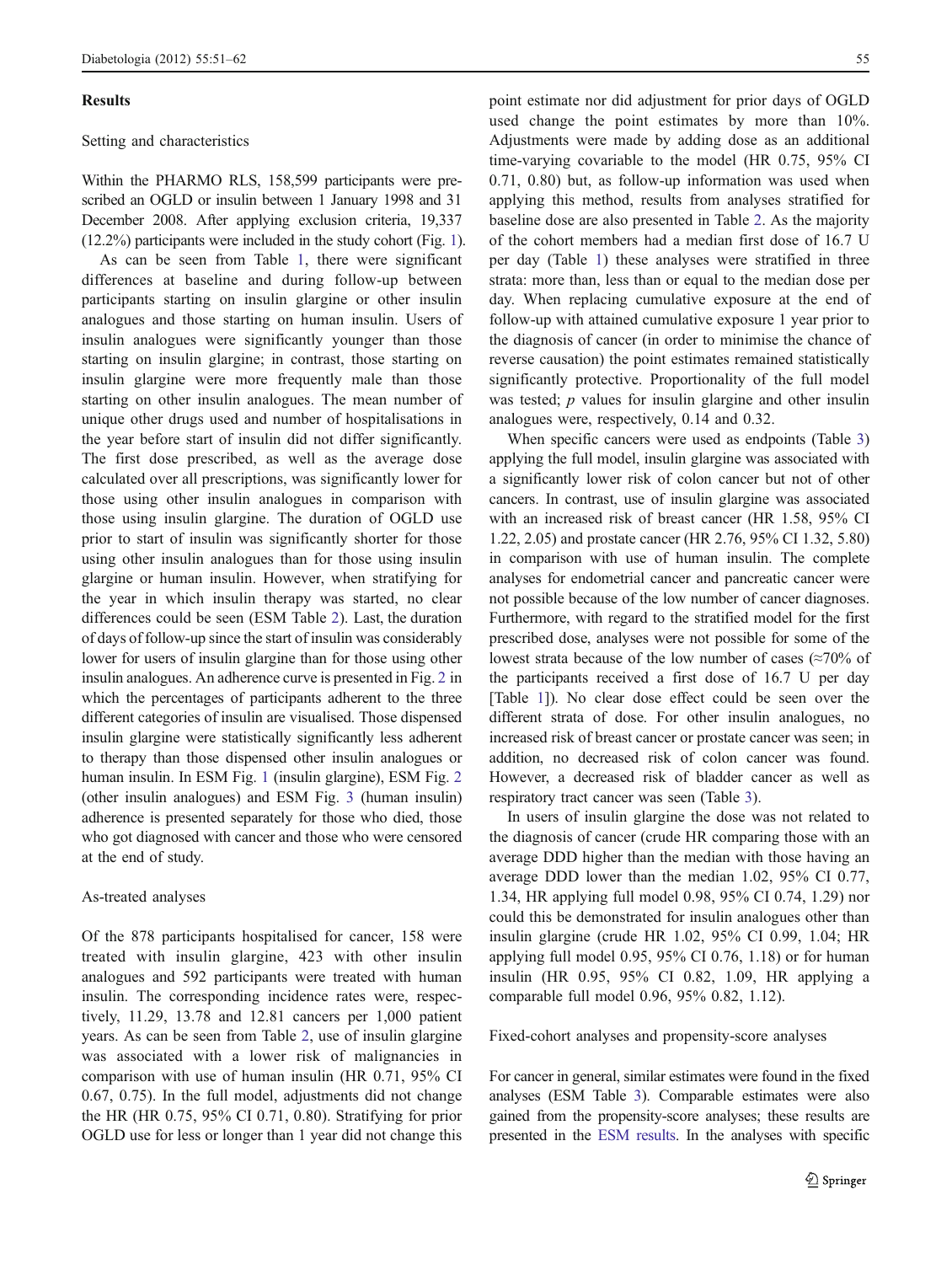<span id="page-5-0"></span>

|  | Table 1 Characteristics of participants using insulin glargine, other insulin analogues or human insulin |  |  |  |  |  |  |  |  |  |  |  |  |
|--|----------------------------------------------------------------------------------------------------------|--|--|--|--|--|--|--|--|--|--|--|--|
|--|----------------------------------------------------------------------------------------------------------|--|--|--|--|--|--|--|--|--|--|--|--|

| Age at first prescription of insulin in years <sup>a</sup><br>$61.8 \pm 13.9$<br>$63.1 \pm 13.7$<br>$65.0 \pm 13.5$<br>Sex, $n$ $(\%)^b$<br>Male<br>1,901(50.2)<br>2,931 (48.6)<br>4,423 (46.5)<br>Female<br>1,888 (49.8)<br>3,101(51.4)<br>5,093(53.5)<br>Total number of unique other drugs used in the year<br>before first prescription of insulin <sup>c</sup><br>Mean $\pm$ SD<br>$8.8 \pm 5.6$<br>$8.9 + 6.0$<br>$9.0 \pm 6.2$<br>Median (IQR)<br>$8(5-8)$<br>$8(5-8)$<br>$8(5-8)$<br>Total number of hospitalisations in the year<br>before first prescription of insulin <sup>c</sup><br>Mean $\pm$ SD<br>0.5(2.1)<br>0.6(1.1)<br>0.6(1.1)<br>Median (IOR)<br>$0(0-1)$<br>$0(0-1)$<br>$0(0-1)$<br>Number of days of OGLD use in the year before<br>324 (280-350)<br>320 (235-348)<br>first prescription of insulin, median (IQR) <sup>a</sup><br>Number of days of OGLD use before first prescription<br>$1,567$ (548-2,474)<br>$1,190(275-2,134)$<br>of insulin as of January 1998, median $( IQR)^a$<br>Duration of follow-up since first insulin prescription in days <sup>a</sup><br>Mean $\pm$ SD<br>$803 + 587$<br>$1,186 \pm 823$<br>$1,381 \pm 924$<br>659 (307-1,176)<br>Median (IQR)<br>813 (344-1,489)<br>Average daily dose of the first insulin prescription $(U)^a$<br>Mean $\pm$ SD<br>$26.0 \pm 19.8$<br>$21.7 \pm 13.5$<br>$28.1 \pm 46.6$<br>Median (IOR)<br>16.7(16.7–16.7)<br>$16.7(16.7-33.3)$<br>Average daily dose over all insulin prescriptions in U<br>since first prescription <sup>a</sup><br>Mean $\pm$ SD<br>$44.1 \pm 63.4$<br>$15.4 \pm 44.5$<br>$55.6 \pm 112.0$<br>Median (IQR)<br>$34.0(22.0 - 50.0)$<br>$15.0(14.0-18.0)$<br>Types of insulin, first prescription, $n$ (%)<br><b>NA</b> | Variable    | Insulin glargine<br>$(n=3,789)$ | Other insulin<br>analogues<br>$(n=6,032)$ | Human insulin<br>$(n=9,516)$ |
|--------------------------------------------------------------------------------------------------------------------------------------------------------------------------------------------------------------------------------------------------------------------------------------------------------------------------------------------------------------------------------------------------------------------------------------------------------------------------------------------------------------------------------------------------------------------------------------------------------------------------------------------------------------------------------------------------------------------------------------------------------------------------------------------------------------------------------------------------------------------------------------------------------------------------------------------------------------------------------------------------------------------------------------------------------------------------------------------------------------------------------------------------------------------------------------------------------------------------------------------------------------------------------------------------------------------------------------------------------------------------------------------------------------------------------------------------------------------------------------------------------------------------------------------------------------------------------------------------------------------------------------------------------------------------------------------------------------------------------------|-------------|---------------------------------|-------------------------------------------|------------------------------|
|                                                                                                                                                                                                                                                                                                                                                                                                                                                                                                                                                                                                                                                                                                                                                                                                                                                                                                                                                                                                                                                                                                                                                                                                                                                                                                                                                                                                                                                                                                                                                                                                                                                                                                                                      |             |                                 |                                           |                              |
|                                                                                                                                                                                                                                                                                                                                                                                                                                                                                                                                                                                                                                                                                                                                                                                                                                                                                                                                                                                                                                                                                                                                                                                                                                                                                                                                                                                                                                                                                                                                                                                                                                                                                                                                      |             |                                 |                                           |                              |
|                                                                                                                                                                                                                                                                                                                                                                                                                                                                                                                                                                                                                                                                                                                                                                                                                                                                                                                                                                                                                                                                                                                                                                                                                                                                                                                                                                                                                                                                                                                                                                                                                                                                                                                                      |             |                                 |                                           |                              |
|                                                                                                                                                                                                                                                                                                                                                                                                                                                                                                                                                                                                                                                                                                                                                                                                                                                                                                                                                                                                                                                                                                                                                                                                                                                                                                                                                                                                                                                                                                                                                                                                                                                                                                                                      |             |                                 |                                           |                              |
|                                                                                                                                                                                                                                                                                                                                                                                                                                                                                                                                                                                                                                                                                                                                                                                                                                                                                                                                                                                                                                                                                                                                                                                                                                                                                                                                                                                                                                                                                                                                                                                                                                                                                                                                      |             |                                 |                                           |                              |
|                                                                                                                                                                                                                                                                                                                                                                                                                                                                                                                                                                                                                                                                                                                                                                                                                                                                                                                                                                                                                                                                                                                                                                                                                                                                                                                                                                                                                                                                                                                                                                                                                                                                                                                                      |             |                                 |                                           |                              |
|                                                                                                                                                                                                                                                                                                                                                                                                                                                                                                                                                                                                                                                                                                                                                                                                                                                                                                                                                                                                                                                                                                                                                                                                                                                                                                                                                                                                                                                                                                                                                                                                                                                                                                                                      |             |                                 |                                           |                              |
|                                                                                                                                                                                                                                                                                                                                                                                                                                                                                                                                                                                                                                                                                                                                                                                                                                                                                                                                                                                                                                                                                                                                                                                                                                                                                                                                                                                                                                                                                                                                                                                                                                                                                                                                      |             |                                 |                                           |                              |
|                                                                                                                                                                                                                                                                                                                                                                                                                                                                                                                                                                                                                                                                                                                                                                                                                                                                                                                                                                                                                                                                                                                                                                                                                                                                                                                                                                                                                                                                                                                                                                                                                                                                                                                                      |             |                                 |                                           |                              |
|                                                                                                                                                                                                                                                                                                                                                                                                                                                                                                                                                                                                                                                                                                                                                                                                                                                                                                                                                                                                                                                                                                                                                                                                                                                                                                                                                                                                                                                                                                                                                                                                                                                                                                                                      |             |                                 |                                           |                              |
|                                                                                                                                                                                                                                                                                                                                                                                                                                                                                                                                                                                                                                                                                                                                                                                                                                                                                                                                                                                                                                                                                                                                                                                                                                                                                                                                                                                                                                                                                                                                                                                                                                                                                                                                      |             |                                 |                                           | 324 (276-349)                |
|                                                                                                                                                                                                                                                                                                                                                                                                                                                                                                                                                                                                                                                                                                                                                                                                                                                                                                                                                                                                                                                                                                                                                                                                                                                                                                                                                                                                                                                                                                                                                                                                                                                                                                                                      |             |                                 |                                           | $1,154$ (383-1,090)          |
|                                                                                                                                                                                                                                                                                                                                                                                                                                                                                                                                                                                                                                                                                                                                                                                                                                                                                                                                                                                                                                                                                                                                                                                                                                                                                                                                                                                                                                                                                                                                                                                                                                                                                                                                      |             |                                 |                                           |                              |
|                                                                                                                                                                                                                                                                                                                                                                                                                                                                                                                                                                                                                                                                                                                                                                                                                                                                                                                                                                                                                                                                                                                                                                                                                                                                                                                                                                                                                                                                                                                                                                                                                                                                                                                                      |             |                                 |                                           |                              |
|                                                                                                                                                                                                                                                                                                                                                                                                                                                                                                                                                                                                                                                                                                                                                                                                                                                                                                                                                                                                                                                                                                                                                                                                                                                                                                                                                                                                                                                                                                                                                                                                                                                                                                                                      |             |                                 |                                           | $1,629$ (755-2,350)          |
|                                                                                                                                                                                                                                                                                                                                                                                                                                                                                                                                                                                                                                                                                                                                                                                                                                                                                                                                                                                                                                                                                                                                                                                                                                                                                                                                                                                                                                                                                                                                                                                                                                                                                                                                      |             |                                 |                                           |                              |
|                                                                                                                                                                                                                                                                                                                                                                                                                                                                                                                                                                                                                                                                                                                                                                                                                                                                                                                                                                                                                                                                                                                                                                                                                                                                                                                                                                                                                                                                                                                                                                                                                                                                                                                                      |             |                                 |                                           |                              |
|                                                                                                                                                                                                                                                                                                                                                                                                                                                                                                                                                                                                                                                                                                                                                                                                                                                                                                                                                                                                                                                                                                                                                                                                                                                                                                                                                                                                                                                                                                                                                                                                                                                                                                                                      |             |                                 |                                           | $16.7(16.7-33.3)$            |
|                                                                                                                                                                                                                                                                                                                                                                                                                                                                                                                                                                                                                                                                                                                                                                                                                                                                                                                                                                                                                                                                                                                                                                                                                                                                                                                                                                                                                                                                                                                                                                                                                                                                                                                                      |             |                                 |                                           |                              |
|                                                                                                                                                                                                                                                                                                                                                                                                                                                                                                                                                                                                                                                                                                                                                                                                                                                                                                                                                                                                                                                                                                                                                                                                                                                                                                                                                                                                                                                                                                                                                                                                                                                                                                                                      |             |                                 |                                           |                              |
|                                                                                                                                                                                                                                                                                                                                                                                                                                                                                                                                                                                                                                                                                                                                                                                                                                                                                                                                                                                                                                                                                                                                                                                                                                                                                                                                                                                                                                                                                                                                                                                                                                                                                                                                      |             |                                 |                                           | $46.0(26.0-64.0)$            |
|                                                                                                                                                                                                                                                                                                                                                                                                                                                                                                                                                                                                                                                                                                                                                                                                                                                                                                                                                                                                                                                                                                                                                                                                                                                                                                                                                                                                                                                                                                                                                                                                                                                                                                                                      |             |                                 |                                           |                              |
|                                                                                                                                                                                                                                                                                                                                                                                                                                                                                                                                                                                                                                                                                                                                                                                                                                                                                                                                                                                                                                                                                                                                                                                                                                                                                                                                                                                                                                                                                                                                                                                                                                                                                                                                      | Fast-acting |                                 | 1,899(31.5)                               | 1,346(14.1)                  |
| Intermediate fast-acting<br><b>NA</b><br>11(0.2)<br>$4,479$ $(47.1)$                                                                                                                                                                                                                                                                                                                                                                                                                                                                                                                                                                                                                                                                                                                                                                                                                                                                                                                                                                                                                                                                                                                                                                                                                                                                                                                                                                                                                                                                                                                                                                                                                                                                 |             |                                 |                                           |                              |
| Intermediate and fast-acting<br><b>NA</b><br>3,065(50.8)<br>3,691 (38.8)                                                                                                                                                                                                                                                                                                                                                                                                                                                                                                                                                                                                                                                                                                                                                                                                                                                                                                                                                                                                                                                                                                                                                                                                                                                                                                                                                                                                                                                                                                                                                                                                                                                             |             |                                 |                                           |                              |
| Long-acting<br>1,056(17.5)<br><b>NA</b><br>3,789 (100.0)                                                                                                                                                                                                                                                                                                                                                                                                                                                                                                                                                                                                                                                                                                                                                                                                                                                                                                                                                                                                                                                                                                                                                                                                                                                                                                                                                                                                                                                                                                                                                                                                                                                                             |             |                                 |                                           |                              |

Values are mean SD unless stated otherwise

 ${}^{a}p$  value following linear regression <0.0001

 $b$  p value following  $\chi^2$  test <0.0001

 $\int_{0}^{\infty} p$  value following linear regression not significant

IQR, interquartile range; NA, not applicable



Fig. 2 Participants' adherence to different types of insulin. Dotted line, insulin glargine; dotted/dashed line, other insulin analogues; solid line, human insulin

cancers as endpoints, the results differed slightly. With regard to insulin glargine, the decreased risk of colon cancer and the increased risk of breast cancer were nearly similar; however, for prostate cancer, no risk deviations could be found. The results for lung cancer were comparable, but an increased risk was found for bladder cancer. With regard to other insulin analogues, the results were comparable: no increased risk of breast cancer or prostate cancer was seen and no decreased risk of colon cancer was found. However, a decreased risk of bladder cancer as well as respiratory tract cancer was seen (ESM Table 4). As in the as-treated analyses, no dose–response relationships could be determined.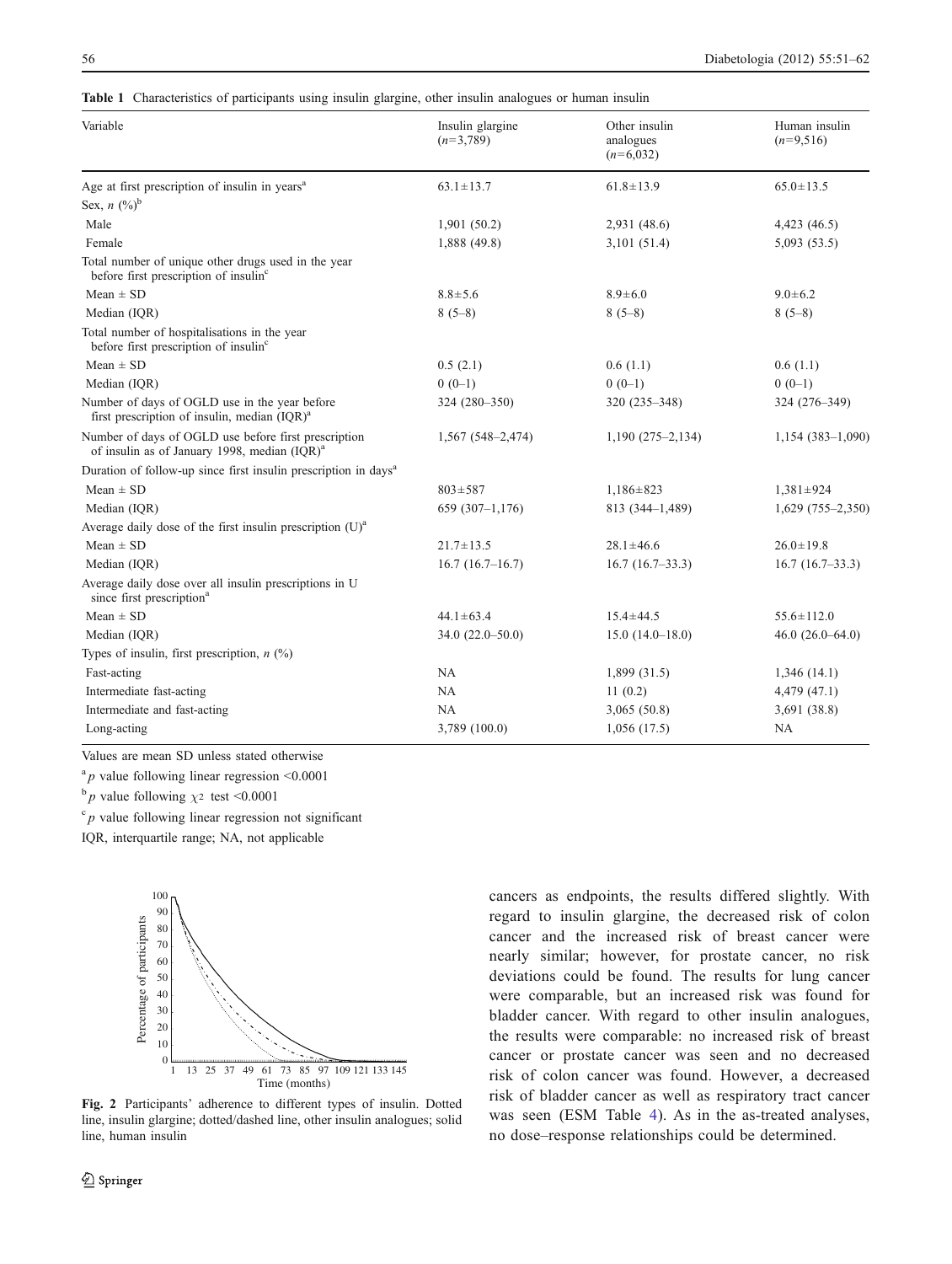<span id="page-6-0"></span>Table 2 Risk of malignancies in patients using insulin glargine or other insulin analogues in comparison with those using human insulin (astreated analysis)

| Covariables <sup>a</sup> included in the model                                               | Insulin glargine |            | Other insulin analogues |            |
|----------------------------------------------------------------------------------------------|------------------|------------|-------------------------|------------|
|                                                                                              | <b>HR</b>        | 95% CI     | <b>HR</b>               | 95% CI     |
| None                                                                                         | 0.71             | 0.67, 0.75 | 0.79                    | 0.76, 0.81 |
| Stratified for dose of first insulin prescription                                            |                  |            |                         |            |
| <median< td=""><td>0.71</td><td>0.56, 0.89</td><td>0.87</td><td>0.76, 0.98</td></median<>    | 0.71             | 0.56, 0.89 | 0.87                    | 0.76, 0.98 |
| Median                                                                                       | 0.71             | 0.66, 0.77 | 0.75                    | 0.72, 0.79 |
| $>$ Median                                                                                   | 0.68             | 0.61, 0.76 | 0.86                    | 0.82, 0.91 |
| Age, sex                                                                                     | 0.72             | 0.68, 0.76 | 0.80                    | 0.77, 0.82 |
| Age, sex, calendar time, hospitalisations, unique drugs                                      | 0.75             | 0.71, 0.79 | 0.84                    | 0.81, 0.87 |
| Full model: age, sex, calendar time, hospitalisations,<br>unique drugs, use of other insulin | 0.75             | 0.71, 0.80 | 0.85                    | 0.82, 0.89 |
| Full model, adjusted for time since cessation <sup>b</sup>                                   | 0.72             | 0.67, 0.76 | 0.82                    | 0.79, 0.86 |
| Full model, adjusted for days of prior OGLD use                                              |                  |            |                         |            |
| <1 year OGLD use                                                                             | 0.77             | 0.65, 0.90 | 0.81                    | 0.74, 0.89 |
| $\geq$ 1 year OGLD use                                                                       | 0.79             | 0.74, 0.84 | 0.93                    | 0.88, 0.98 |
| Full model, adjusted for use of OGLD (time-dependent)                                        |                  |            |                         |            |
| Biguanide                                                                                    | 0.75             | 0.71, 0.80 | 0.85                    | 0.82, 0.89 |
| <b>SU</b>                                                                                    | 0.76             | 0.71, 0.80 | 0.85                    | 0.81, 0.88 |
| Other OGLD                                                                                   | 0.75             | 0.71, 0.80 | 0.85                    | 0.82, 0.89 |
| Full model, adjusted for average DDD                                                         | 0.75             | 0.71, 0.80 | 0.85                    | 0.82, 0.89 |
| Full model, stratified for dose of first insulin prescription                                |                  |            |                         |            |
| <median< td=""><td>0.70</td><td>0.54, 0.89</td><td>0.89</td><td>0.74, 1.08</td></median<>    | 0.70             | 0.54, 0.89 | 0.89                    | 0.74, 1.08 |
| Median                                                                                       | 0.79             | 0.73, 0.85 | 0.81                    | 0.76, 0.85 |
| $>$ Median                                                                                   | 0.72             | 0.64, 0.80 | 0.92                    | 0.86, 0.98 |
| Full model including a latency time of 1 year <sup>c</sup>                                   | 0.76             | 0.71, 0.81 | 0.88                    | 0.84, 0.93 |

<sup>a</sup> Covariables: age, age at first insulin prescription; calendar time, time since inclusion of participant in PHARMO RLS; hospitalisations, number of hospitalisations in the year prior to start of insulin; unique drugs, number of unique drugs dispensed in the year prior to start of insulin; days of prior OGLD use, number of days of OGLD use as of January 1998; use of other insulin, in the analysis of insulin glargine, adjustments were made for use of other types of insulin as a time-dependent variable and in the analysis of other insulin analogues, adjustments were made for use of insulin glargine as a time-dependent variable; average DDD, dose calculated over all previous insulin prescriptions

<sup>b</sup> Time since cessation of insulin glargine, other insulin analogues and/or human insulin in days

<sup>c</sup> Model included a 1 year latency period: exposure was cumulated up till one year prior to the date of cancer diagnosis; incidence rate (no. of cancer diagnoses/1,000 patient years) for insulin glargine 6.30; for other insulin analogues 7.90 and for human insulin 9.03

SU, sulfonylurea derivative

# Discussion

In this study, we found that cumulative use of insulin glargine was associated with a significantly lower risk of cancer in general, and of colon cancer specifically, in comparison with use of human insulin. Similar results were found for the risk of cancer in general and use of other insulin analogues in comparison with human insulin. In contrast, as in other studies, we found an increased risk of breast cancer for insulin glargine in comparison with human insulin [\[16,](#page-10-0) [19\]](#page-10-0). However, this has not been consistently confirmed by others [[17,](#page-10-0) [22](#page-10-0)–[24](#page-10-0), [39](#page-11-0), [40\]](#page-11-0). For insulin analogues other than insulin glargine, no increased risk of breast cancer was found. With regard to breast

cancer, insulin glargine has shown a significantly higher proliferative effect on breast cancer cells compared with human insulin or other insulin analogues [\[41](#page-11-0)]. Recently, it was estimated that the serum of type 1 diabetic patients containing insulin glargine was 1.11-fold more mitogenic than human insulin containing serum [[42\]](#page-11-0). Our results for other specific cancers as outcomes were not consistent, with the exception of a decreased risk of colon cancer for the use of insulin glargine and a decreased risk of bladder cancer and respiratory tract cancer for the use of other insulin analogues.

It might be hypothesised that the protective effect of insulin glargine on cancer in general is a result of the lower dose prescribed to these participants in comparison with the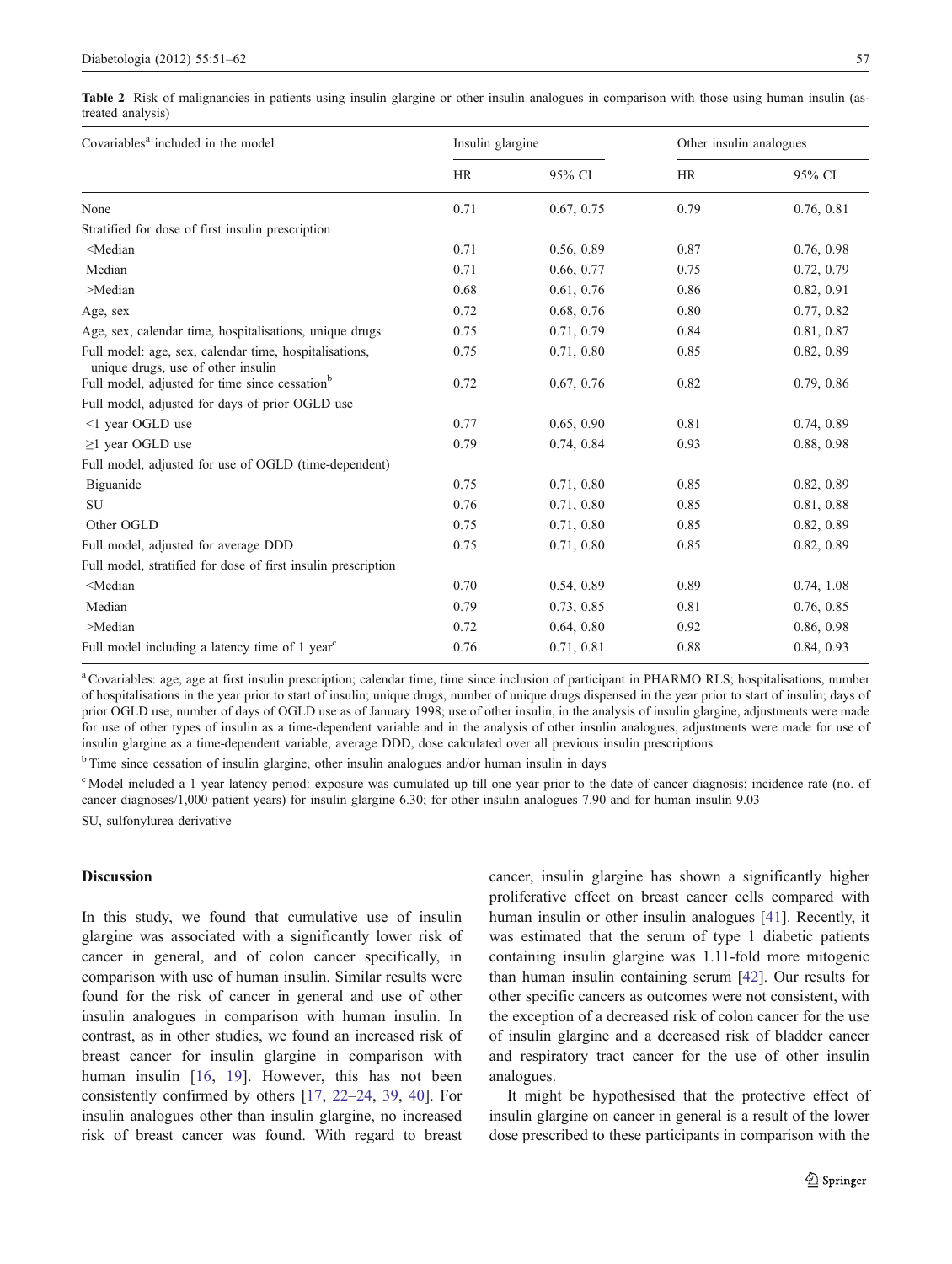<span id="page-7-0"></span>

|                   |  |  |  |  |  |  |  | Table 3 Risk of specific cancer in patients using insulin glargine or other insulin analogues in comparison with those using human insulin (as- |
|-------------------|--|--|--|--|--|--|--|-------------------------------------------------------------------------------------------------------------------------------------------------|
| treated analysis) |  |  |  |  |  |  |  |                                                                                                                                                 |
|                   |  |  |  |  |  |  |  |                                                                                                                                                 |

| Full model <sup>a</sup>                                                                                                                                                                                               | Insulin glargine |                  |                          |            | Other insulin analogues |                  | Human insulin            |            |      |
|-----------------------------------------------------------------------------------------------------------------------------------------------------------------------------------------------------------------------|------------------|------------------|--------------------------|------------|-------------------------|------------------|--------------------------|------------|------|
|                                                                                                                                                                                                                       | IR               | n                | HR                       | 95% CI     | IR                      | $\boldsymbol{n}$ | HR                       | 95% CI     | IR   |
| Colon cancer                                                                                                                                                                                                          |                  |                  |                          |            |                         |                  |                          |            |      |
| Full                                                                                                                                                                                                                  | 1.29             | 18               | 0.55                     | 0.39, 0.76 | 2.02                    | 62               | 1.07                     | 0.93, 1.25 | 1.90 |
| Full model, adjusted for use of OGLD (time-dependent)                                                                                                                                                                 |                  |                  |                          |            |                         |                  |                          |            |      |
| Biguanide                                                                                                                                                                                                             |                  |                  | 0.72                     | 0.63, 0.85 |                         |                  | 1.06                     | 0.91, 1.23 |      |
| SU                                                                                                                                                                                                                    |                  |                  | 0.72                     | 0.62, 0.84 |                         |                  | 1.08                     | 0.93, 1.26 |      |
| Other OGLD                                                                                                                                                                                                            |                  |                  | 0.73                     | 0.63, 0.85 |                         |                  | 1.07                     | 0.91, 1.26 |      |
| Full model + average DDD                                                                                                                                                                                              |                  |                  | 0.55                     | 0.40, 0.76 |                         |                  | 0.97                     | 0.81, 1.15 |      |
| Full model, stratified for dose of first insulin prescription                                                                                                                                                         |                  |                  |                          |            |                         |                  |                          |            |      |
| <median< td=""><td></td><td><math>\boldsymbol{0}</math></td><td></td><td></td><td></td><td><math>\boldsymbol{0}</math></td><td></td><td></td><td></td></median<>                                                      |                  | $\boldsymbol{0}$ |                          |            |                         | $\boldsymbol{0}$ |                          |            |      |
| Median                                                                                                                                                                                                                |                  | 16               | 0.30                     | 0.17, 0.54 |                         | 44               | 0.89                     | 0.70, 1.14 |      |
| $>$ Median                                                                                                                                                                                                            |                  | 2                |                          |            |                         | 18               | 0.77                     | 0.59, 1.00 |      |
| Full model including a latency time of 1 year <sup>b</sup>                                                                                                                                                            | 0.86             | 12               | 0.61                     | 0.40, 0.91 | 1.14                    | 35               | 1.20                     | 0.97, 1.48 | 1.58 |
| <b>Bladder</b> cancer                                                                                                                                                                                                 |                  |                  |                          |            |                         |                  |                          |            |      |
| Full                                                                                                                                                                                                                  | 0.79             | 11               | 1.89                     | 0.69, 3.21 | 0.91                    | 28               | 0.48                     | 0.34, 0.69 | 1.06 |
| Full model, adjusted for use of OGLD (time-dependent)                                                                                                                                                                 |                  |                  |                          |            |                         |                  |                          |            |      |
| Biguanide                                                                                                                                                                                                             |                  |                  | 0.83                     | 0.68, 1.01 |                         |                  | 0.80                     | 0.65, 0.98 |      |
| SU                                                                                                                                                                                                                    |                  |                  | 0.84                     | 0.69, 1.02 |                         |                  | 0.80                     | 0.66, 0.98 |      |
| Other OGLD                                                                                                                                                                                                            |                  |                  | 0.83                     | 0.68, 1.01 |                         |                  | 0.80                     | 0.66, 0.98 |      |
| Full model + average DDD                                                                                                                                                                                              |                  |                  | 1.38                     | 0.70, 2.70 |                         |                  | 0.48                     | 0.32, 0.70 |      |
| Full model, stratified for dose of first insulin prescription                                                                                                                                                         |                  |                  |                          |            |                         |                  |                          |            |      |
| <median< td=""><td></td><td><math>\boldsymbol{0}</math></td><td><math display="block">\qquad \qquad -</math></td><td></td><td></td><td>1</td><td><math>\overline{\phantom{0}}</math></td><td></td><td></td></median<> |                  | $\boldsymbol{0}$ | $\qquad \qquad -$        |            |                         | 1                | $\overline{\phantom{0}}$ |            |      |
| Median                                                                                                                                                                                                                |                  | 8                | 2.27                     | 1.24, 4.15 |                         | 16               | 0.56                     | 0.39, 0.79 |      |
| $>$ Median                                                                                                                                                                                                            |                  | 3                |                          |            |                         | 11               | 0.79                     | 0.60, 1.04 |      |
| Full model including a latency time of 1 year <sup>b</sup>                                                                                                                                                            | 0.50             | 7                | 1.09                     | 0.37, 3.24 | 0.61                    | 19               | 0.66                     | 0.44, 0.99 | 0.80 |
| Respiratory tract cancer                                                                                                                                                                                              |                  |                  |                          |            |                         |                  |                          |            |      |
| Full                                                                                                                                                                                                                  | 1.64             | 23               | 1.03                     | 0.84, 1.24 | 1.89                    | 58               | 0.64                     | 0.54, 0.77 | 1.90 |
| Full model, adjusted for use of OGLD (time-dependent)                                                                                                                                                                 |                  |                  |                          |            |                         |                  |                          |            |      |
| Biguanide                                                                                                                                                                                                             |                  |                  | 1.01                     | 0.82, 1.24 |                         |                  | 0.87                     | 0.78, 0.96 |      |
| SU                                                                                                                                                                                                                    |                  |                  | 0.97                     | 0.79, 1.20 |                         |                  | 0.87                     | 0.78, 0.96 |      |
| Other OGLD                                                                                                                                                                                                            |                  |                  | 1.02                     | 0.82, 1.25 |                         |                  | 0.86                     | 0.78, 0.95 |      |
| Full model + average DDD                                                                                                                                                                                              |                  |                  | 0.76                     | 0.61, 0.96 |                         |                  | 0.64                     | 0.54, 0.77 |      |
| Full model, stratified for dose of first insulin prescription                                                                                                                                                         |                  |                  |                          |            |                         |                  |                          |            |      |
| <median< td=""><td></td><td><math>\boldsymbol{0}</math></td><td><math display="block">\overline{\phantom{0}}</math></td><td></td><td></td><td>1</td><td>-</td><td></td><td></td></median<>                            |                  | $\boldsymbol{0}$ | $\overline{\phantom{0}}$ |            |                         | 1                | -                        |            |      |
| Median                                                                                                                                                                                                                |                  | 15               | 1.09                     | 0.57, 2.07 |                         | 34               | 0.46                     | 0.30, 0.71 |      |
| >Median                                                                                                                                                                                                               |                  | 8                | 1.14                     | 0.79, 1.63 |                         | 23               | 0.93                     | 0.80, 1.08 |      |
| Full model including a latency time of 1 year <sup>b</sup>                                                                                                                                                            | 1.07             | 15               | 1.23                     | 0.94, 1.62 | 1.17                    | 36               | 0.91                     | 0.73, 1.12 | 1.32 |
| Prostate cancer                                                                                                                                                                                                       |                  |                  |                          |            |                         |                  |                          |            |      |
| Full                                                                                                                                                                                                                  | 0.99             | 7                | 2.76                     | 1.32, 5.80 | 1.26                    | 19               | 0.83                     | 0.70, 1.03 | 1.55 |
| Full model, adjusted for use of OGLD (time-dependent)                                                                                                                                                                 |                  |                  |                          |            |                         |                  |                          |            |      |
| Biguanide                                                                                                                                                                                                             |                  |                  | 2.74                     | 1.29, 5.80 |                         |                  | 0.84                     | 0.70, 1.03 |      |
| SU                                                                                                                                                                                                                    |                  |                  | 3.12                     | 1.35, 7.19 |                         |                  | 0.83                     | 0.70, 1.03 |      |
| Other OGLD                                                                                                                                                                                                            |                  |                  | 2.72                     | 1.28, 5.79 |                         |                  | 0.85                     | 0.73, 1.09 |      |
| Full model + average DDD                                                                                                                                                                                              |                  |                  | 1.01                     | 0.62, 1.73 |                         |                  | 0.99                     | 0.95, 1.04 |      |
| Full model, stratified for dose of first insulin prescription                                                                                                                                                         |                  |                  |                          |            |                         |                  |                          |            |      |
| <median< td=""><td></td><td><math>\boldsymbol{0}</math></td><td></td><td></td><td></td><td><math display="inline">\boldsymbol{0}</math></td><td></td><td></td><td></td></median<>                                     |                  | $\boldsymbol{0}$ |                          |            |                         | $\boldsymbol{0}$ |                          |            |      |
| Median                                                                                                                                                                                                                |                  | 5                | 2.21                     | 0.92, 5.34 |                         | 11               | 0.83                     | 0.53, 1.39 |      |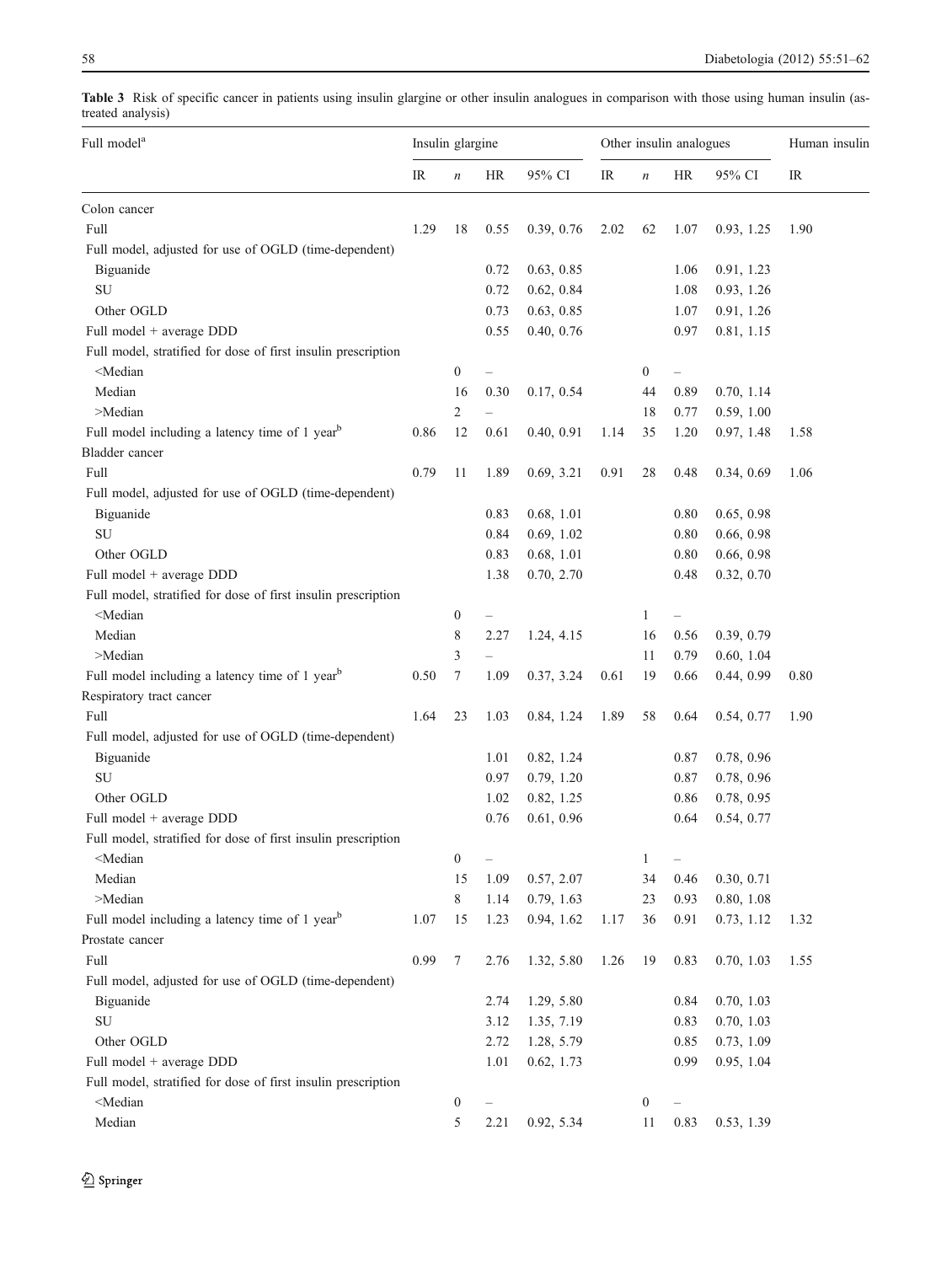#### Table 3 (continued)

| Full model <sup>a</sup>                                                                                                                                                                 | Insulin glargine |                  |      |            | Other insulin analogues |                  |                          |            | Human insulin |  |
|-----------------------------------------------------------------------------------------------------------------------------------------------------------------------------------------|------------------|------------------|------|------------|-------------------------|------------------|--------------------------|------------|---------------|--|
|                                                                                                                                                                                         | IR               | $\boldsymbol{n}$ | HR   | 95% CI     | $_{\rm IR}$             | $\boldsymbol{n}$ | HR                       | 95% CI     | IR            |  |
| $>$ Median                                                                                                                                                                              |                  | 2                |      |            |                         | 8                | 0.87                     | 0.67, 1.16 |               |  |
| Full model including a latency time of 1 year <sup>b</sup>                                                                                                                              | 0.71             | 5                | 2.19 | 1.03, 4.66 | 0.79                    | 12               | 0.84                     | 0.68, 1.43 | 1.15          |  |
| <b>Breast cancer</b>                                                                                                                                                                    |                  |                  |      |            |                         |                  |                          |            |               |  |
| Full                                                                                                                                                                                    | 4.06             | 28               | 1.58 | 1.22, 2.05 | 3.08                    | 48               | 0.95                     | 0.83, 1.08 | 2.81          |  |
| Full model, adjusted for use of OGLD (time-dependent)                                                                                                                                   |                  |                  |      |            |                         |                  |                          |            |               |  |
| Biguanide                                                                                                                                                                               |                  |                  | 1.58 | 1.22, 2.04 |                         |                  | 0.94                     | 0.81, 1.08 |               |  |
| SU                                                                                                                                                                                      |                  |                  | 1.67 | 1.28, 2.19 |                         |                  | 0.94                     | 0.82, 1.08 |               |  |
| Other OGLD                                                                                                                                                                              |                  |                  | 1.52 | 1.16, 1.98 |                         |                  | 1.03                     | 0.89, 1.20 |               |  |
| Full model + average DDD                                                                                                                                                                |                  |                  | 1.62 | 1.24, 2.12 |                         |                  | 0.90                     | 0.80, 1.02 |               |  |
| Full model, stratified for dose of first insulin prescription                                                                                                                           |                  |                  |      |            |                         |                  |                          |            |               |  |
| <median< td=""><td></td><td><math>\overline{c}</math></td><td></td><td></td><td></td><td>3</td><td><math display="block">\overline{\phantom{m}}</math></td><td></td><td></td></median<> |                  | $\overline{c}$   |      |            |                         | 3                | $\overline{\phantom{m}}$ |            |               |  |
| Median                                                                                                                                                                                  |                  | 15               | 1.22 | 0.91, 1.64 |                         | 29               | 0.90                     | 0.70, 1.15 |               |  |
| >Median                                                                                                                                                                                 |                  | 11               | 2.81 | 1.23, 6.44 |                         | 16               | 0.10                     | 0.02, 0.47 |               |  |
| Full model including a latency time of 1 year <sup>b</sup>                                                                                                                              | 1.60             | 11               | 1.65 | 1.10, 2.47 | 1.99                    | 31               | 0.99                     | 0.81, 1.20 | 2.28          |  |

<sup>a</sup> In the full model, adjustments were made for age at first insulin prescription, sex, calendar time, number of unique drugs used in the year before start of insulin and number of hospitalisations in the year before start of insulin. Days of prior OGLD use, number of days of OGLD use as of January 1998. Furthermore, when the insulin of interest was insulin glargine, adjustments were made for the use of other insulin analogues as time-dependent variables; when the insulin of interest were other insulin analogues, adjustments were made for the use of insulin glargine

<sup>b</sup> Model included a 1 year latency period: exposure was cumulated up till one year prior to the date of cancer diagnosis

IR, incidence rate; n, number of events; SU, sulfonylurea derivative

dose prescribed to participants using other insulin analogues or human insulin. Adjustment for dose was performed by adding dose as a time-dependent covariable in the model. Using this method, follow-up information is used, which is prone to reverse causality bias. Therefore, analyses were stratified for the baseline dose. However, in these stratified analyses as well as separate dose analyses, no dose-dependent relations could be demonstrated.

Our results are partly at variance with the earlier published population-based studies that caused alarm [\[16](#page-10-0)– [20](#page-10-0)]. The first of these papers concluded that risk of cancer in participants using insulin glargine was higher than in those using human insulin [[18\]](#page-10-0). As a possible explanation, the mitogenic properties of insulin glargine in diabetic patients, as published earlier, were suggested [[43\]](#page-11-0). Another study reported that insulin analogues were not associated with a higher incidence of cancer compared with human insulin [[17\]](#page-10-0). The third one, a Swedish study, did not show an increased risk of any malignancy, but similar to our study, they showed that women using insulin glargine had an increased incidence rate of breast cancer compared with women using other types of insulin analogues or human insulin [[19\]](#page-10-0). The Scottish Diabetes Research Network found that those receiving insulin glargine had the same incidence rate for all cancers as those not receiving insulin glargine [[16\]](#page-10-0). However, a subset of patients using insulin glargine alone had a significantly higher incidence of all cancers, and breast cancer specifically, than those using other types of insulin [\[16\]](#page-10-0). Nevertheless, the authors concluded that insulin glargine use was most likely not associated with an increased risk of cancer and that the finding above should be considered to be biased because of differences in allocation of patients to different types of insulin [\[16](#page-10-0)]. More recently, a cohort study of new users of OGLDs showed that the number of insulin doses dispensed (any insulin type) was associated with a higher risk of cancer compared with participants not using insulin [\[44\]](#page-11-0). In contrast, it was reported that, in a Taiwanese cohort study [\[20](#page-10-0)], use of insulin glargine was not associated with an increased risk of overall cancer while in Chinese individuals with type 2 diabetes, insulin usage (any type) was associated with a reduced risk of cancer compared with non-usage [[45\]](#page-11-0). However, the latter study was severely criticised for the exclusion of follow-up time prior to insulin use [\[25\]](#page-10-0).

Limitations of the earlier publications were brought forward, among which were short follow-up, failure to correct for body mass index, the impossibility of breaking down the risk of cancer in general to a tumour-specific risk, the inability to consider prior use of insulin before start of study, low numbers of patients using a specified insulin and the absence of dose analyses [[32](#page-10-0)]. In addition, clinical decisions determining each patient's treatment are not random and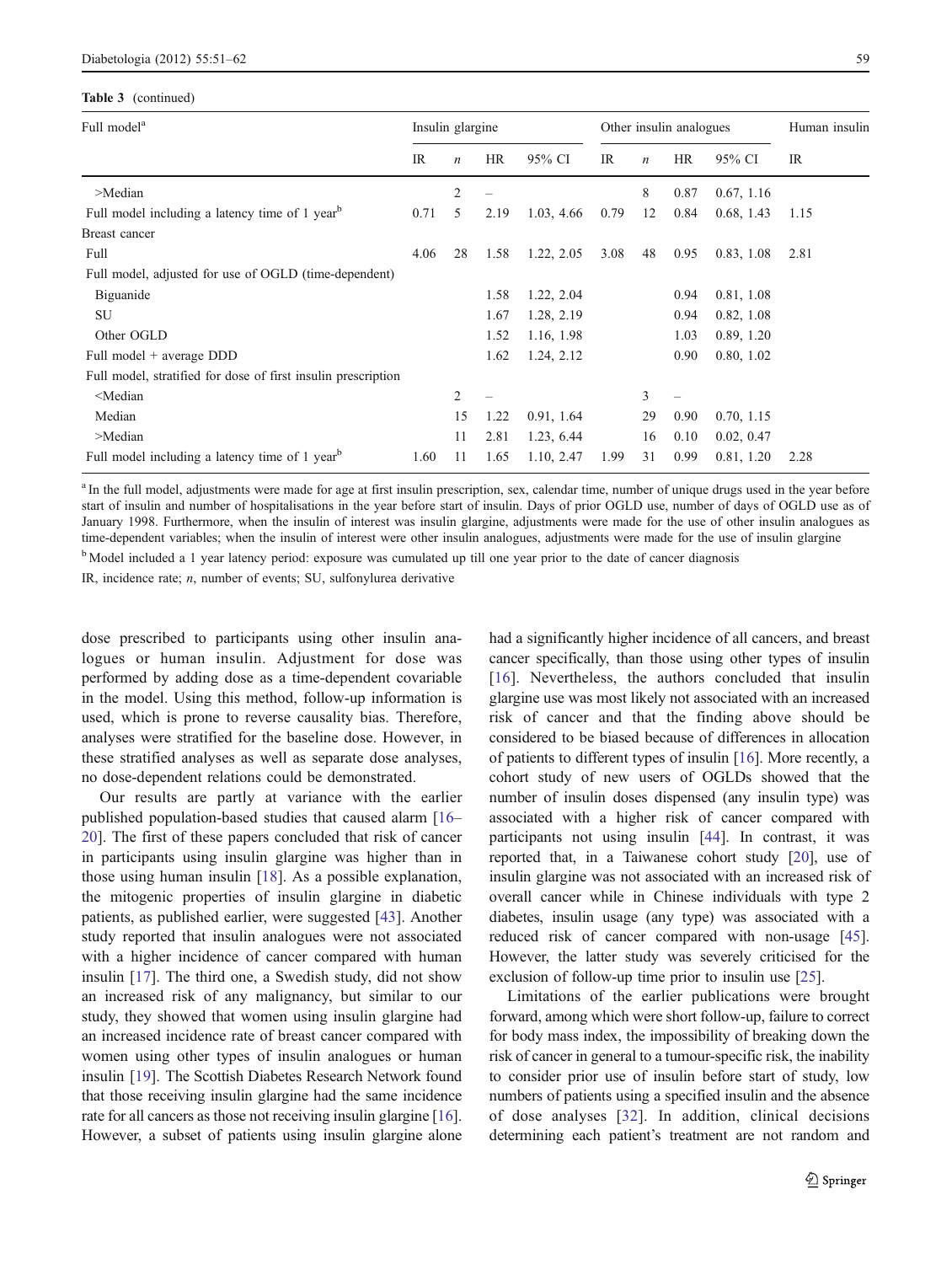confounding by severity of glucose intolerance could play an important role in observational studies [\[28,](#page-10-0) [30](#page-10-0)]. Another issue is reverse causality and assessment of aetiologically relevant timing of exposure: cancer has a long latency period during which the disease itself may cause changes in treatment [\[28,](#page-10-0) [30\]](#page-10-0). Last, the severity of disease may also be related to the frequency of clinical contact, which may reduce the time between onset and diagnosis of cancer [[28\]](#page-10-0).

As described above, reverse causality may play a role in observational studies, as cancer often has a long latency period between the biological onset of the disease and the clinical diagnosis. During this latency period, symptoms related to still undetected cancer may lead to treatment changes. By cumulating exposure to 1 year prior to the diagnosis of cancer, we attempted to minimise reverse causality by taking into account a latent period (i.e. when the disease is already present but not yet diagnosed). To further address reverse causation, we performed a fixed analysis; none of these analyses changed the risk of cancer in general by more than 10%. To address the issue of potential residual confounding a propensity-score analysis was performed from which similar estimates were found. Also, although we assumed that cancer risk does not return to the background rate after a certain cumulative exposure, we performed a sensitivity analysis in which we adjusted for time since cessation. This adjustment was done to investigate whether the risk declined after discontinuation. However, this did not substantially change the risk estimates.

Our study was performed in incident users of insulin: those who had a prescription-free period of 6 months before study entry. By excluding those with prevalent use of insulin, we attempted to make participants more comparable with regard to duration and severity of insulin resistance. However, the participants being prescribed insulin glargine differed considerably from those being prescribed other insulin analogues or human insulin. Insulin glargine is reserved for those suffering from nightly hypoglycaemic attacks, partly because of its higher cost in comparison to human insulin [\[37](#page-10-0)]. Patients with type 1 diabetes are particularly prone to these attacks as, in contrast to patients with type 2 diabetes, they do not have any remaining insulin production [\[1](#page-10-0)]. However, it is possible that under everyday circumstances in the Netherlands, insulin glargine is prescribed more generally to those having difficulties attaining euglycaemia. Unfortunately, we were not able to fully differentiate between those receiving insulin for type 1 or for type 2 diabetes; these groups might differ regarding their cancer risk. However, in an attempt to restrict the analysis to those with type 2 diabetes, we included only participants with prior OGLD use. We were able to adjust for the number of unique other drugs used prior to the first prescription of insulin and the number of hospitalisations to adjust for comorbidity. Nevertheless, it is likely that our

findings are confounded as those receiving insulin glargine or other insulin analogues might die earlier because of comorbidity; consequently they would not live long enough to develop cancer or, in other words, they would die of 'competing risks' [\[46\]](#page-11-0). Another explanation for our findings might be the significantly lower adherence to insulin glargine in comparison with use of other insulin analogues or human insulin.

In contrast to some former studies, we were not able to adjust for smoking status or body mass index, which might be considerable confounding factors. However, although obesity is associated with an increased risk of developing insulin resistance and type 2 diabetes [[47](#page-11-0)] caution must be made when assessing the relationship with cancer. Furthermore, in previous studies, smoking and body mass index did not change the point estimate by more than  $10\%$  [[16](#page-10-0), [19](#page-10-0)].

Last, in our study we used cancer hospitalisation as an outcome measure, which is different from pathology data for cancer diagnoses. Some cancers might be diagnosed more frequently in a non-clinical setting. Within each specific cancer, this would, however, lead to nondifferential misclassification of the outcome and consequently to dilution of the estimated effect towards the null hypothesis.

In conclusion, in our study of insulin users, users of insulin glargine had a lower risk of specific cancers and of cancer in general in comparison with those on human insulin. Similar results were found for use of other insulin analogues in comparison with human insulin. However, in our opinion, both associations might be a consequence of residual confounding, lack of adherence or competing risk. The fact that we were not able to demonstrate a dose–effect association would also be an argument against a causal relationship. Furthermore, as in previous studies, we demonstrated an increased risk for breast cancer and use of insulin glargine [\[16](#page-10-0), [19\]](#page-10-0). In our opinion, reasons for concern with regard to the safety of insulin glargine remain and the possible association with cancer, and breast cancer specifically, requires further attention.

Contribution statement All authors were involved in the conception and design of the study. The data were analysed and interpreted by RR, LV and BS, who also drafted the article. All authors revised the article critically for important intellectual content. All authors gave their final approval of the current version to be published.

Duality of interest M. van Herk-Sukel and R. M. C. Herings are employees of the PHARMO Institute for Drug Outcomes Research. This independent research institute performs financially supported studies for government and related healthcare authorities, and for pharmaceutical companies. However, this study is not financially supported by a pharmaceutical company. The first and last author work at the Dutch Inspectorate of Healthcare. S. Strauss works at the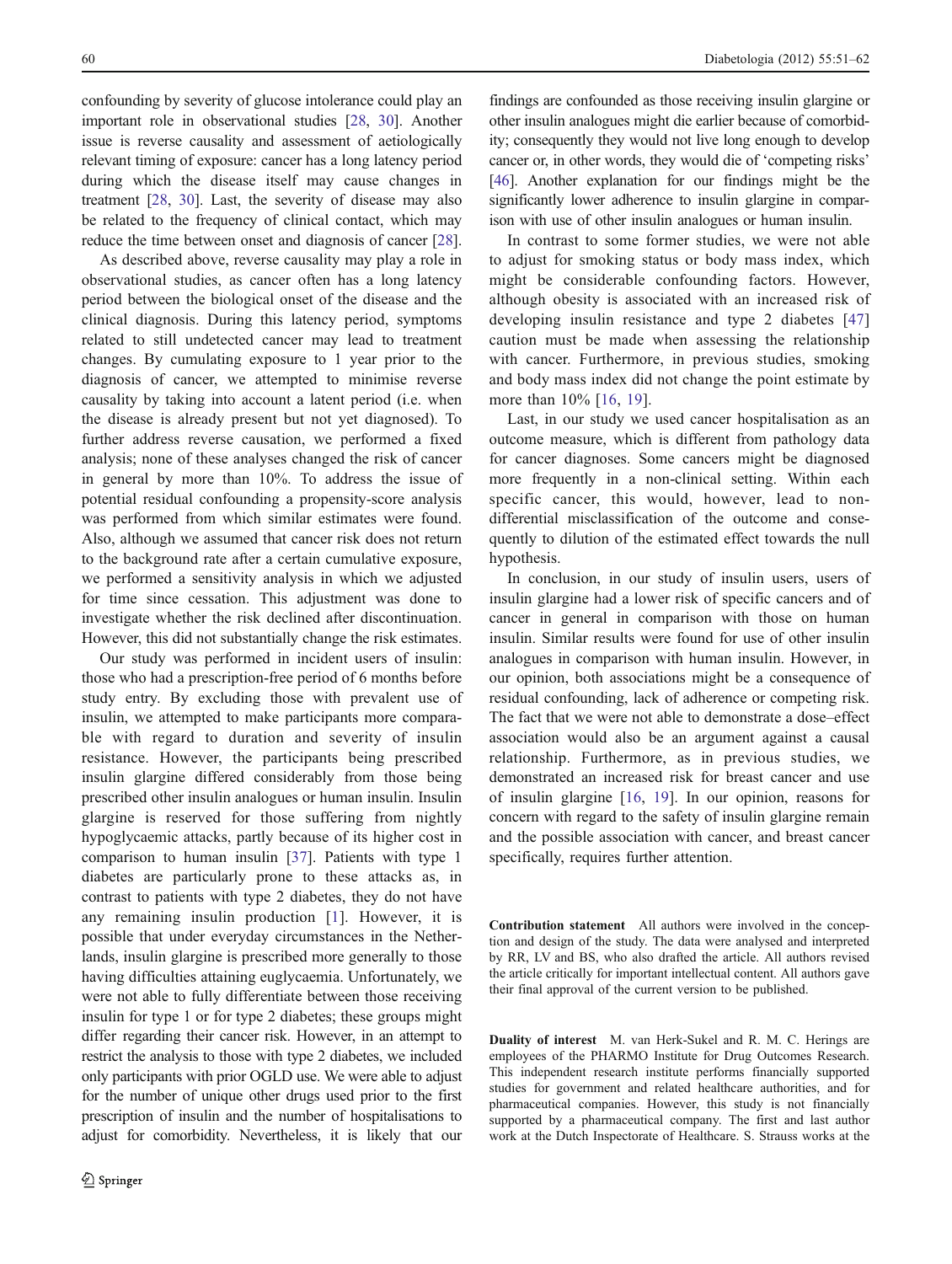<span id="page-10-0"></span>Dutch Medicines Evaluation Board. None of the authors has declared any other conflict of interest.

Open Access This article is distributed under the terms of the Creative Commons Attribution Noncommercial License which permits any noncommercial use, distribution, and reproduction in any medium, provided the original author(s) and source are credited.

#### References

- 1. Fauci AS, Kasper DL, Hauser SL, Longo DL, Jameson JL, Loscalzo J (2008) Harrison's principles of internal medicine, 17th edition. McGraw-Hill, New York
- 2. Collaboration Emerging Risk Factors, Sarwar N, Gao P et al (2010) Diabetes mellitus, fasting blood glucose concentration, and risk of vascular disease: a collaborative meta-analysis of 102 prospective studies. Lancet 375:2215–2222
- 3. Larsson SC, Orsini N, Wolk A (2005) Diabetes mellitus and risk of colorectal cancer: a meta-analysis. J Natl Cancer Inst 97:1679–1687
- 4. Giovannucci E, Harlan DM, Archer MC et al (2010) Diabetes and cancer: a consensus report. Diabetes Care 33:1674–1685
- 5. Larsson SC, Mantzoros CS, Wolk A (2007) Diabetes mellitus and risk of breast cancer: a meta-analysis. Int J Cancer 121:856–862
- 6. Friberg E, Orsini N, Mantzoros CS, Wolk A (2007) Diabetes mellitus and risk of endometrial cancer: a meta-analysis. Diabetologia 50:1365–1374
- 7. Hassan MM, Curley SA, Li D et al (2010) Association of diabetes duration and diabetes treatment with the risk of hepatocellular carcinoma. Cancer 116:1938–1946
- 8. Huxley R, Ansary-Moghaddam A, Berrington de Gonzalez A, Barzi F, Woodward M (2005) Type-II diabetes and pancreatic cancer: a meta-analysis of 36 studies. Br J Cancer 92:2076–2083
- 9. Larsson SC, Orsini N, Brismar K, Wolk A (2006) Diabetes mellitus and risk of bladder cancer: a meta-analysis. Diabetologia 49:2819–2823
- 10. Bonovas S, Filioussi K, Tsantes A (2004) Diabetes mellitus and risk of prostate cancer: a meta-analysis. Diabetologia 47:1071–1078
- 11. Coughlin SS, Calle EE, Teras LR, Petrelli J, Thun MJ (2004) Diabetes mellitus as a predictor of cancer mortality in a large cohort of US adults. Am J Epidemiol 159:1160–1167
- 12. van de Poll-Franse LV, Houterman S, Janssen-Heijnen ML, Dercksen MW, Coebergh JW, Haak HR (2007) Less aggressive treatment and worse overall survival in cancer patients with diabetes: a large population based analysis. Int J Cancer 120:1986–1992
- 13. Grote VA, Becker S, Kaaks R (2010) Diabetes mellitus type 2 an independent risk factor for cancer? Exp Clin Endocrinol Diabetes 118:4–8
- 14. Vigneri P, Frasca F, Sciacca L, Pandini G, Vigneri R (2009) Diabetes and cancer. Endocr Relat Cancer 16:1103–1123
- 15. Yang YX, Hennessy S, Lewis JD (2004) Insulin therapy and colorectal cancer risk among type 2 diabetes mellitus patients. Gastroenterology 127:1044–1050
- 16. Colhoun HM, SDRN Epidemiology Group (2009) Use of insulin glargine and cancer incidence in Scotland: a study from the Scottish Diabetes Research Network Epidemiology Group. Diabetologia 52:1755–1765, Erratum 52: 2469
- 17. Currie CJ, Poole CD, Gale EA (2009) The influence of glucoselowering therapies on cancer risk in type 2 diabetes. Diabetologia 52:1766–1777
- 18. Hemkens LG, Grouven U, Bender R et al (2009) Risk of malignancies in patients with diabetes treated with human insulin or insulin analogues: a cohort study. Diabetologia 52:1732–1744
- 20. Chang CH, Toh S, Lin JW et al (2011) Cancer risk associated with insulin glargine among adult type 2 diabetes patients—a nationwide cohort study. PLoS One 6:e21368
- 21. Dejgaard A, Lynggaard H, Rastam J, Krogsgaard Thomsen M (2009) No evidence of increased risk of malignancies in patients with diabetes treated with insulin detemir: a meta-analysis. Diabetologia 52:2507–2512
- 22. Home PD, Lagarenne P (2009) Combined randomised controlled trial experience of malignancies in studies using insulin glargine. Diabetologia 52:2499–2506
- 23. Rosenstock J, Fonseca V, McGill JB et al (2009) Similar risk of malignancy with insulin glargine and neutral protamine Hagedorn (NPH) insulin in patients with type 2 diabetes: findings from a 5 year randomised, open-label study. Diabetologia 52:1971–1973
- 24. Mannucci E, Monami M, Balzi D et al (2010) Doses of insulin and its analogues and cancer occurrence in insulin-treated type 2 diabetic patients. Diabetes Care 33:1997–2003
- 25. Carstensen B (2010) Comment on: Yang et al. (2010) Associations of hyperglycemia and insulin usage with the risk of cancer in type 2 diabetes: the Hong Kong Diabetes Registry. Diabetes; 59:1254–1260. Diabetes 59: e17–18; author reply e19–22
- 26. Edwards KL, Riche DM, Stroup JS et al (2010) Insulin glargine and cancer risk: an opinion statement of the endocrine and metabolism practice and research network of the American College of Clinical Pharmacy. Pharmacotherapy 30:955–965
- 27. Gerstein HC (2010) Does insulin therapy promote, reduce, or have a neutral effect on cancers? JAMA 303:446–447
- 28. Hernandez-Diaz S, Adami HO (2010) Diabetes therapy and cancer risk: causal effects and other plausible explanations. Diabetologia 53:802–808
- 29. Johnson JA, Gale EA (2010) Diabetes, insulin use, and cancer risk: are observational studies part of the solution-or part of the problem? Diabetes 59:1129–1131
- 30. Pocock SJ, Smeeth L (2009) Insulin glargine and malignancy: an unwarranted alarm. Lancet 374:511–513
- 31. Simon D (2010) Diabetes treatment with insulin glargine and risk of malignancy: methodological pitfalls and ethical issues. Diabetologia 53:204–205
- 32. Smith U, Gale EA (2009) Does diabetes therapy influence the risk of cancer? Diabetologia 52:1699–1708
- 33. Dutch Hospital Data, DBC Information System 1998–2008. Available from [www.swov.nl/nl/research/kennisbank/inhoud/](http://www.swov.nl/nl/research/kennisbank/inhoud/90_gegevensbronnen/inhoud/lmr.htm) [90\\_gegevensbronnen/inhoud/lmr.htm](http://www.swov.nl/nl/research/kennisbank/inhoud/90_gegevensbronnen/inhoud/lmr.htm), accessed 1 January 2010
- 34. Herings R (1993) PHARMO: a record linkage system for postmarketing surveillance of prescription drugs in the Netherlands. Thesis, Department of Pharmacoepidemiology and Pharmacotherapy Utrecht, Utrecht University, 207
- 35. WHO Collaborating Centre for Drug Statistics Methodology— ATC/DDD Index. Available from [www.whocc.no/atc\\_ddd\\_index](http://www.whocc.no/atc_ddd_index), accessed 1 January 2010
- 36. WHO (1992) International Statistical Classification of Diseases and Related Health Problems, ninth edition. Available from [www.](http://www.icd9cm.chrisendres.com/) [icd9cm.chrisendres.com/,](http://www.icd9cm.chrisendres.com/) accessed 1January 2010
- 37. MEB The Dutch Medicines Evaluation Board Database of Human Medicines. Available from [www.cbg-meb.nl/CBG/nl/humane-genees](http://www.cbg-meb.nl/CBG/nl/humane-geneesmiddelen/geneesmiddeleninformatiebank/default.htm)[middelen/geneesmiddeleninformatiebank/default.htm](http://www.cbg-meb.nl/CBG/nl/humane-geneesmiddelen/geneesmiddeleninformatiebank/default.htm), accessed 1 July 2010
- 38. Stricker BH, Stijnen T (2010) Analysis of individual drug use as a time-varying determinant of exposure in prospective populationbased cohort studies. Eur J Epidemiol 25:245–251